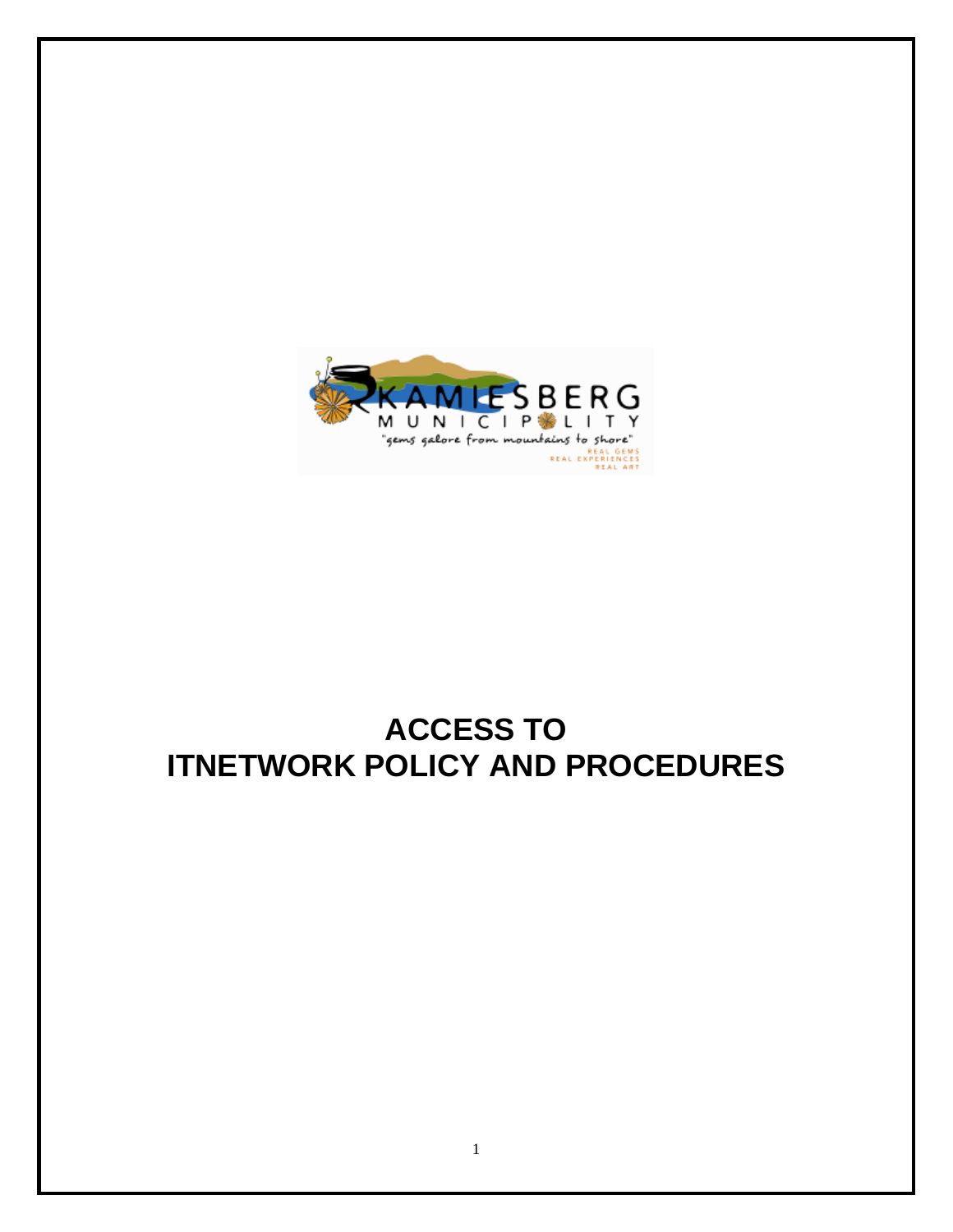## 1. **PURPOSE**

To enable the municipality to control changes and additions and access to the Information Technology environment, the completion of a change request form is required.

E-mail is a very powerful tool in business and facilitates the effective communication between

Individuals on a computer network. However, if it is not used in the correct manner, networks,

Systems and many other services could be halted as a result of issues like "flooding of networks".

## 2. **SCOPE**

This document covers the entire municipality's requirement with regards access to any IT equipment, application and/or electronic mail connected to the local LAN and/or WAN and is applicable to all PC users connected to the network.

### **3. ASSOCIATED DOCUMENTS**

All municipal security and standards documents on hardware and software, Internet, Email Acceptable Usage Policies andNetwork Security policy

### **4. DEFINITIONS**

E-mail - Electronic Mail on a computer network Internet - The global information "highway" Internet mail - E-mail via the Internet LAN - Local Area network: the connection between PC's in offices and the local servers/main Computer that enables printing and file serving. WAN – Wide Area Network: the connection/s between the different municipal sites that

## **5. APPLICATION**

Any application (E-mail, Network, SAMRAS, IMIS, Internet and/or other Business applications) will only be available to users connected to the municipal network. In order to be connected to the municipal network, the relevant user must:

- Fill out a User Access form
- HR must send confirmation letter to IT Department of new employee.

enable communication and services between the organisational Units.

- Obtain approval from his/her direct manager (supervisor) and Director for the relevant authority and access to files and data.
- Forward approved form to the IT Department for approval & implementation.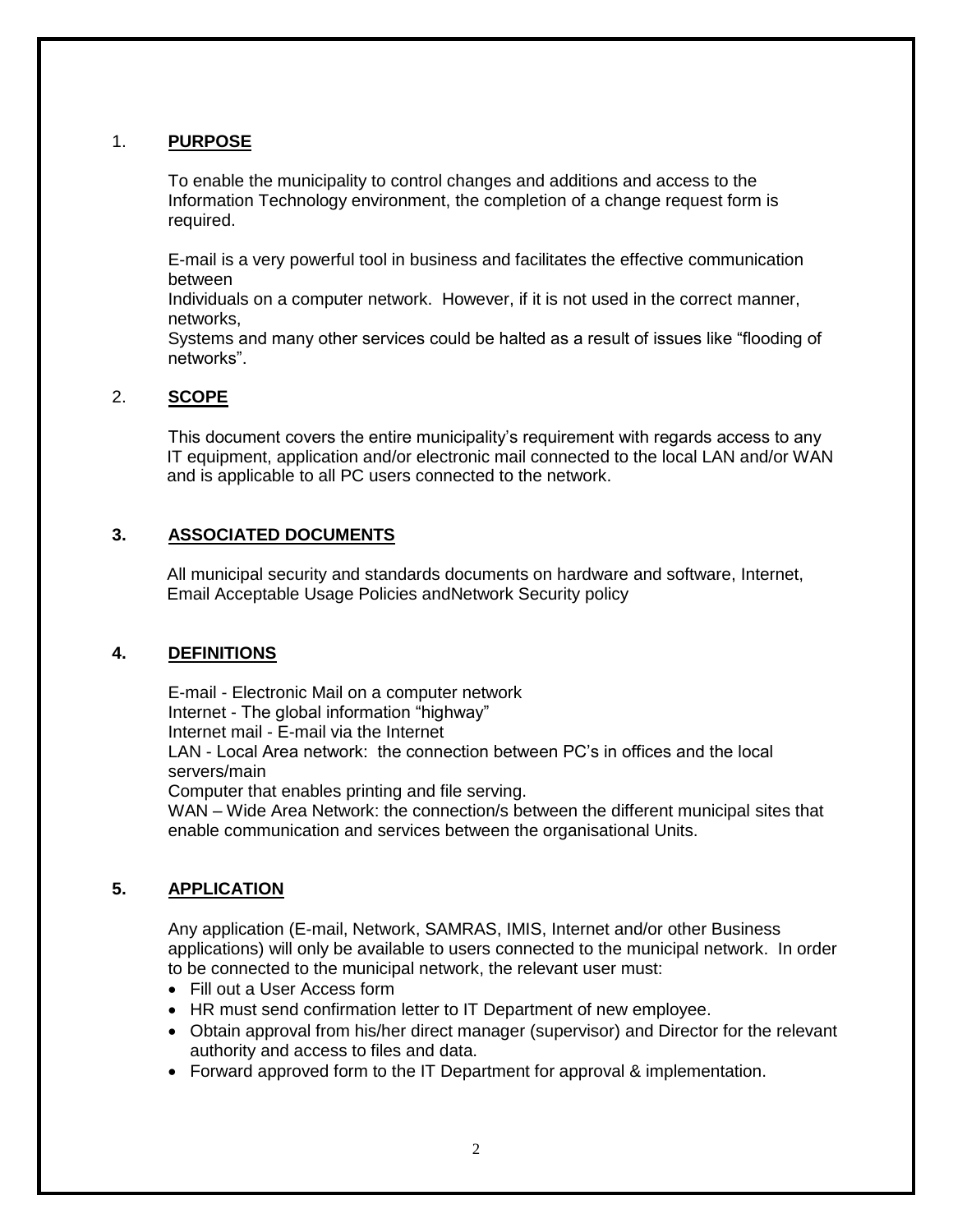• IT will open ticket according to removal form, once completed, signed off and ticket closed.

## **6. USER DEREGISTRATION**

Access rights of users who have left the company should immediately be removed, procedure in place:

- User must complete access Removal form signed byhis/her direct manager (supervisor) and Director.
- HR must send confirmation letter of employee leaving the company to IT Department.
- IT will open ticket according to removal form, once completed, signed off and ticket closed.

## **7. REVIEW OF USER ACCESS RIGHTS**

Review of user access rights is necessary to maintain effective control access to data and

- information services. User's access rights should be reviewed as follows:
- As need arises.
- After any changes such as promotion, demotion, termination.
- Transfer from division to another within the same company.

## **8. DEVIATIONS**

In the event of a deviation from the above policy, a formal request is to be made via your manager to the IT Manager of the site.

These approved forms of deviations are to be strictly controlled by the IT Department.

### **9. UNAUTHORISED ACTIVITIES**

If any user is found guilty of deviations from the above policy without the approval from management, it will be seen in a serious light. Action will be taken against such individuals and

may take the form of:

- disciplinary action
- removal from the system

### **10. GENERAL**

On resignation of any municipality employee, a notification must be sent by HR to the IT Department by filling in a User Access Removal form in order to delete the relevant user profiles from the LAN and other relevant computer systems.

A copy of the notification is kept by IT for record purposes and future reference.